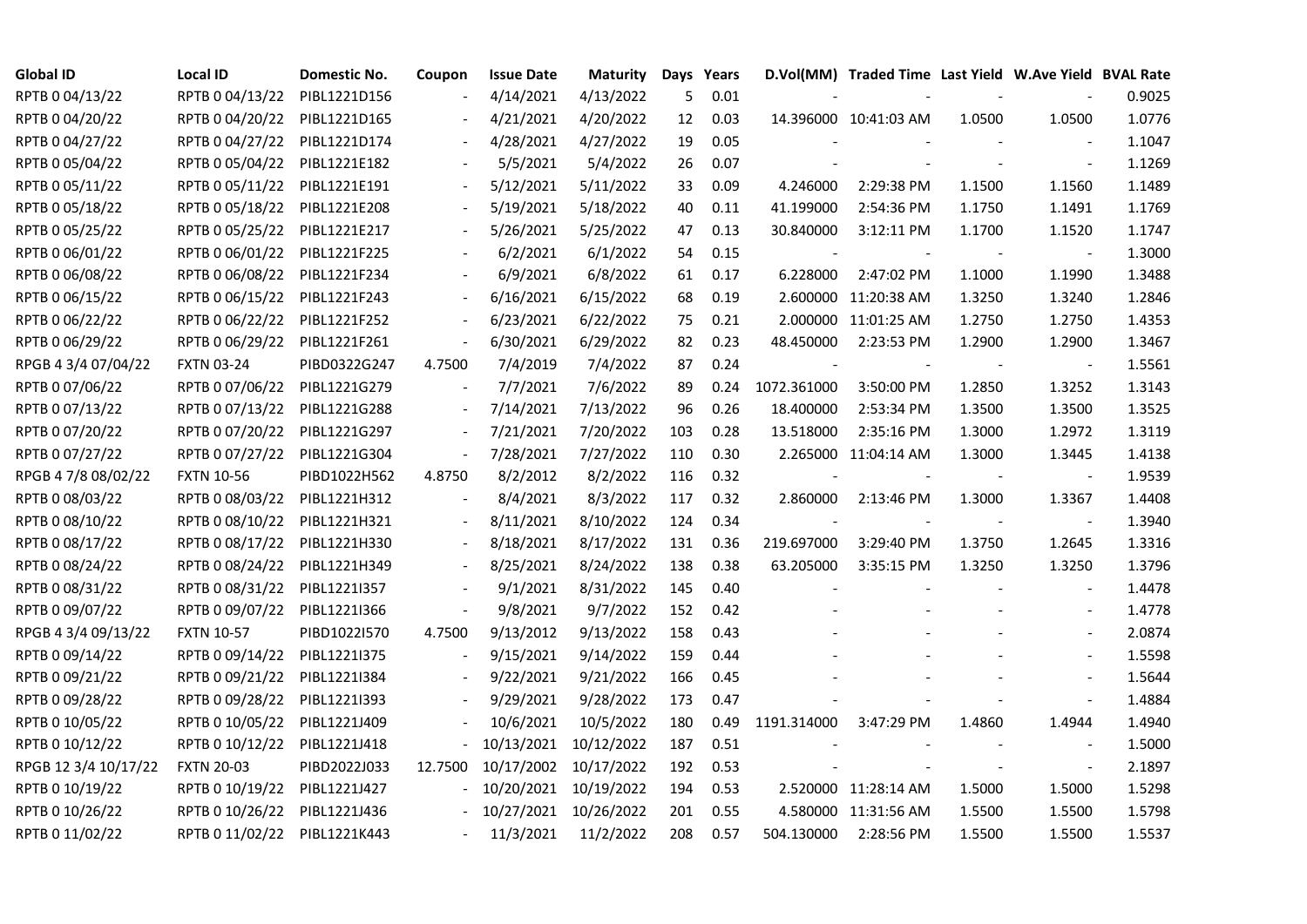| <b>Global ID</b>     | Local ID          | Domestic No. | Coupon                   | <b>Issue Date</b> | <b>Maturity</b>       |     | Days Years |                          | D.Vol(MM) Traded Time Last Yield W.Ave Yield BVAL Rate |        |                          |        |
|----------------------|-------------------|--------------|--------------------------|-------------------|-----------------------|-----|------------|--------------------------|--------------------------------------------------------|--------|--------------------------|--------|
| RPTB 0 11/09/22      | RPTB 0 11/09/22   | PIBL1221K452 |                          | 11/10/2021        | 11/9/2022             | 215 | 0.59       |                          |                                                        |        |                          | 1.5345 |
| RPTB 0 11/16/22      | RPTB 0 11/16/22   | PIBL1221K461 |                          |                   | 11/17/2021 11/16/2022 | 222 | 0.61       | 350.000000               | 9:33:16 AM                                             | 1.5500 | 1.5500                   | 1.5290 |
| RPTB 0 11/23/22      | RPTB 0 11/23/22   | PIBL1221K470 |                          |                   | 11/24/2021 11/23/2022 | 229 | 0.63       |                          | 204.208000 11:29:04 AM                                 | 1.5500 | 1.5500                   | 1.5354 |
| RPTB 0 11/29/22      | RPTB 0 11/29/22   | PIBL1221L488 | $\overline{\phantom{a}}$ |                   | 12/1/2021 11/29/2022  | 235 | 0.64       |                          | 310.000000 10:31:48 AM                                 | 1.5750 | 1.5508                   | 1.5588 |
| RPGB 4 5/8 12/04/22  | RTB 05-11         | PIID0522L114 | 4.6250                   | 12/4/2017         | 12/4/2022             | 240 | 0.66       | 154.140000               | 3:05:54 PM                                             | 2.3550 | 2.3697                   | 2.3651 |
| RPGB 4 12/06/22      | <b>FXTN 10-58</b> | PIBD1022L585 | 4.0000                   | 12/6/2012         | 12/6/2022             | 242 | 0.66       |                          |                                                        |        | $\overline{\phantom{a}}$ | 2.4287 |
| RPTB 0 12/07/22      | RPTB 0 12/07/22   | PIBL1221L497 | $\blacksquare$           | 12/7/2021         | 12/7/2022             | 243 | 0.67       |                          |                                                        |        | $\blacksquare$           | 1.5770 |
| RPTB 0 12/14/22      | RPTB 0 12/14/22   | PIBL1221L503 |                          | 12/15/2021        | 12/14/2022            | 250 | 0.68       | 0.500000                 | 2:58:31 PM                                             | 1.5800 | 1.5800                   | 1.5825 |
| RPTB 0 01/04/23      | RPTB 0 01/04/23   | PIBL1222A013 |                          | 1/5/2022          | 1/4/2023              | 271 | 0.74       |                          |                                                        |        |                          | 1.6398 |
| RPTB 0 01/11/23      | RPTB 0 01/11/23   | PIBL1222A022 | $\blacksquare$           | 1/12/2022         | 1/11/2023             | 278 | 0.76       | 1.570000                 | 2:04:23 PM                                             | 1.6250 | 1.6250                   | 1.6147 |
| RPTB 0 01/18/23      | RPTB 0 01/18/23   | PIBL1222A031 | $\blacksquare$           | 1/19/2022         | 1/18/2023             | 285 | 0.78       |                          |                                                        |        | $\blacksquare$           | 1.6372 |
| RPTB 0 01/25/23      | RPTB 0 01/25/23   | PIBL1222A040 |                          | 1/26/2022         | 1/25/2023             | 292 | 0.80       |                          |                                                        |        | $\blacksquare$           | 1.6513 |
| RPTB 0 02/01/23      | RPTB 0 02/01/23   | PIBL1222B058 |                          | 2/2/2022          | 2/1/2023              | 299 | 0.82       |                          |                                                        |        | $\blacksquare$           | 1.6194 |
| RPTB 0 02/08/23      | RPTB 0 02/08/23   | PIBL1222B067 | $\blacksquare$           | 2/9/2022          | 2/8/2023              | 306 | 0.84       | 17.600000                | 2:21:35 PM                                             | 1.6250 | 1.6250                   | 1.6301 |
| RPGB 4 3/8 02/11/23  | RTB 03-10         | PIID0323B101 | 4.3750                   | 2/11/2020         | 2/11/2023             | 309 | 0.85       | 2197.970000              | 3:21:22 PM                                             | 2.5000 | 2.6228                   | 2.5290 |
| RPTB 0 02/15/23      | RPTB 0 02/15/23   | PIBL1222B076 |                          | 2/16/2022         | 2/15/2023             | 313 | 0.86       |                          |                                                        |        |                          | 1.6887 |
| RPGB 13 02/20/23     | <b>FXTN 20-04</b> | PIBD2023B048 | 13.0000                  | 2/20/2003         | 2/20/2023             | 318 | 0.87       |                          |                                                        |        | $\overline{\phantom{a}}$ | 2.5090 |
| RPTB 0 02/22/23      | RPTB 0 02/22/23   | PIBL1222B085 | $\blacksquare$           | 2/23/2022         | 2/22/2023             | 320 | 0.88       |                          | 16.516000 10:42:42 AM                                  | 1.5925 | 1.5925                   | 1.6515 |
| RPGB 5 1/2 03/08/23  | <b>FXTN 05-75</b> | PIBD0523C752 | 5.5000                   | 3/8/2018          | 3/8/2023              | 334 | 0.91       | 2.000000                 | 2:19:37 PM                                             | 2.5700 | 2.5700                   | 2.5895 |
| RPTB 0 03/15/23      | RPTB 0 03/15/23   | PIBL1222C119 | $\blacksquare$           | 3/16/2022         | 3/15/2023             | 341 | 0.93       | $\overline{\phantom{a}}$ |                                                        |        | $\sim$                   | 1.7328 |
| RPTB 0 03/22/23      | RPTB 0 03/22/23   | PIBL1222C128 | $\blacksquare$           | 3/23/2022         | 3/22/2023             | 348 | 0.95       |                          | 0.510000 10:59:48 AM                                   | 1.6500 | 1.6500                   | 1.7751 |
| RPTB 0 04/05/23      | RPTB 0 04/05/23   | PIBL1222D145 | $\blacksquare$           | 4/6/2022          | 4/5/2023              | 362 | 0.99       | 22.441000                | 2:25:21 PM                                             | 1.7750 | 1.7641                   | 1.7787 |
| RPGB 3 1/2 04/21/23  | <b>FXTN 07-58</b> | PIBD0723D588 | 3.5000                   | 4/21/2016         | 4/21/2023             | 378 | 1.04       | 2108.340000              | 3:43:12 PM                                             | 2.6000 | 2.6000                   | 2.6053 |
| RPGB 11 7/8 05/29/23 | <b>FXTN 20-05</b> | PIBD2023E054 | 11.8750                  | 5/29/2003         | 5/29/2023             | 416 | 1.14       |                          |                                                        |        |                          | 2.7263 |
| RPGB 3 1/4 08/15/23  | RTB 10-04         | PIID1023H046 | 3.2500                   | 8/15/2013         | 8/15/2023             | 494 | 1.35       | 251.000000               | 3:04:23 PM                                             | 3.0500 | 3.0500                   | 3.1329 |
| RPGB 2 3/8 09/10/23  | <b>FXTN 03-25</b> | PIBD0323I252 | 2.3750                   | 9/10/2020         | 9/10/2023             | 520 | 1.42       |                          | 200.000000 11:19:12 AM                                 | 3.0750 | 3.0375                   | 3.0375 |
| RPGB 11 3/8 10/23/23 | <b>FXTN 20-06</b> | PIBD2023J068 | 11.3750                  | 10/23/2003        | 10/23/2023            | 563 | 1.54       |                          |                                                        |        | $\blacksquare$           | 3.0240 |
| RPGB 2 3/8 03/09/24  | RTB 03-11         | PIID0324C115 | 2.3750                   | 3/9/2021          | 3/9/2024              | 701 | 1.92       | 194.459000               | 3:51:12 PM                                             | 2.9000 | 2.9399                   | 2.9300 |
| RPGB 6 1/4 03/12/24  | RTB 05-12         | PIID0524C129 | 6.2500                   | 3/12/2019         | 3/12/2024             | 704 | 1.93       | 94.800000                | 2:56:05 PM                                             | 3.1000 | 3.0938                   | 3.0836 |
| RPGB 4 1/2 04/20/24  | <b>FXTN 07-59</b> | PIBD0724D595 | 4.5000                   | 4/20/2017         | 4/20/2024             | 743 | 2.03       |                          |                                                        |        |                          | 3.3871 |
| RPGB 12 3/8 06/03/24 | <b>FXTN 20-07</b> | PIBD2024F075 | 12.3750                  | 6/3/2004          | 6/3/2024              | 787 | 2.16       |                          |                                                        |        | $\blacksquare$           | 3.4711 |
| RPGB 12 7/8 08/05/24 | <b>FXTN 20-08</b> | PIBD2024H086 | 12.8750                  | 8/5/2004          | 8/5/2024              | 850 | 2.33       |                          |                                                        |        | $\overline{\phantom{a}}$ | 3.5914 |
| RPGB 4 1/8 08/20/24  | <b>FXTN 10-59</b> | PIBD1024H595 | 4.1250                   | 8/20/2014         | 8/20/2024             | 865 | 2.37       |                          |                                                        |        |                          | 3.6380 |
| RPGB 4 1/4 10/17/24  | <b>FXTN 05-76</b> | PIBD0524J762 | 4.2500                   | 10/17/2019        | 10/17/2024            | 923 | 2.53       | 1.000000                 | 2:45:21 PM                                             | 3.8250 | 3.8250                   | 3.7364 |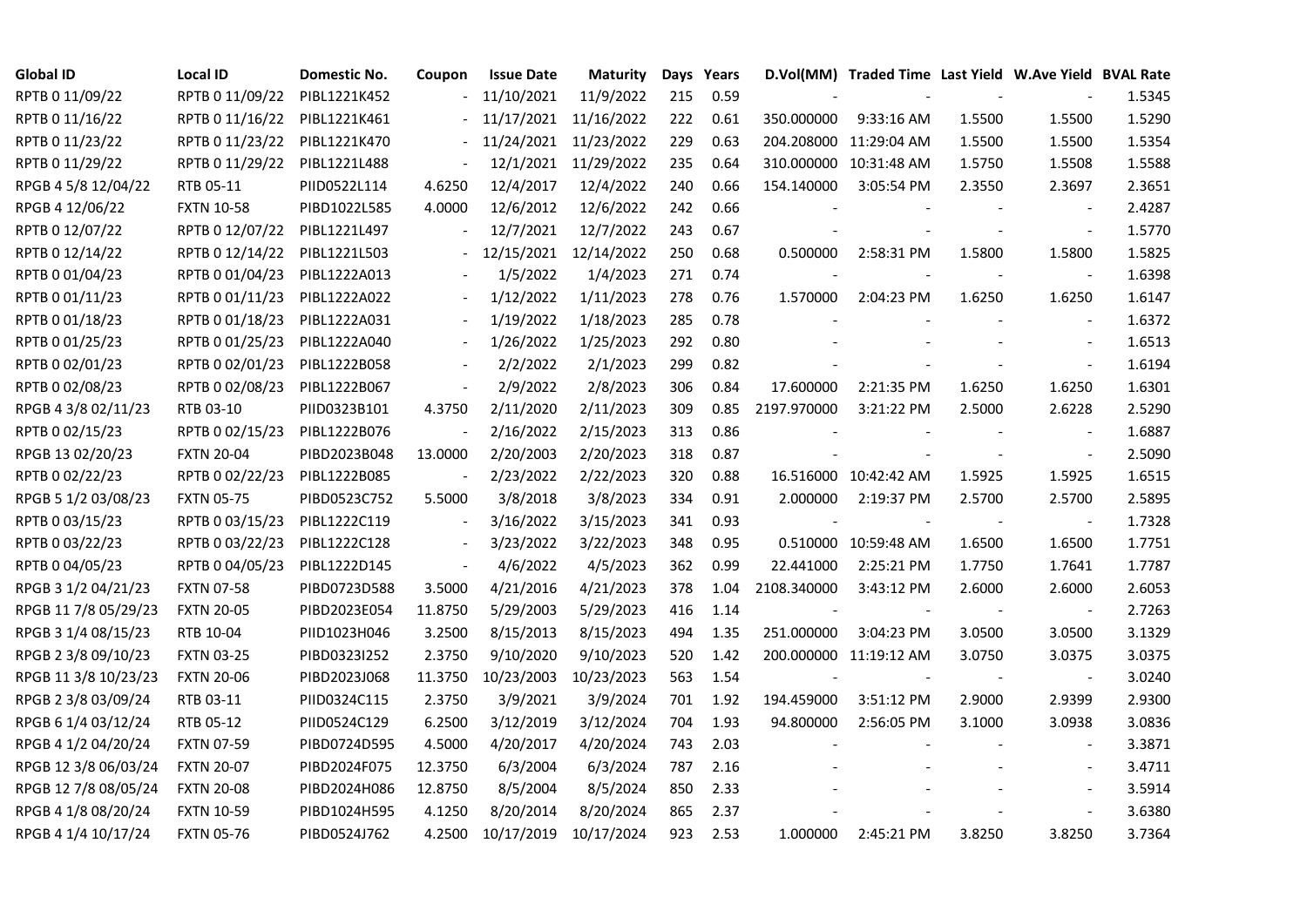| <b>Global ID</b>     | <b>Local ID</b>   | Domestic No. | Coupon  | <b>Issue Date</b> | <b>Maturity</b>  |     | Days Years |             | D.Vol(MM) Traded Time Last Yield W.Ave Yield BVAL Rate |        |                          |        |
|----------------------|-------------------|--------------|---------|-------------------|------------------|-----|------------|-------------|--------------------------------------------------------|--------|--------------------------|--------|
| RPGB 13 3/4 11/11/24 | <b>FXTN 20-09</b> | PIBD2024K091 | 13.7500 | 11/11/2004        | 11/11/2024       | 948 | 2.60       |             |                                                        |        |                          | 3.7785 |
| RPGB 4 1/4 04/07/25  | <b>FXTN 03-27</b> | PIBD0325D270 | 4.2500  | 4/7/2022          | 4/7/2025 1,095   |     | 3.00       | 2004.750000 | 3:52:56 PM                                             | 4.2500 | 4.2379                   | 4.2370 |
| RPGB 5 3/4 04/12/25  | <b>FXTN 07-61</b> | PIBD0725D618 | 5.7500  | 4/12/2018         | 4/12/2025 1,100  |     | 3.01       |             |                                                        |        |                          | 4.0850 |
| RPGB 12 1/8 04/14/25 | <b>FXTN 20-10</b> | PIBD2025D103 | 12.1250 | 4/14/2005         | 4/14/2025 1,102  |     | 3.02       |             |                                                        |        | $\sim$                   | 4.0712 |
| RPGB 2 5/8 08/12/25  | RTB 05-13         | PIID0525H130 | 2.6250  | 8/12/2020         | 8/12/2025 1,222  |     | 3.35       |             | 101.640000 10:33:03 AM                                 | 4.0150 | 4.0014                   | 4.0656 |
| RPGB 3 5/8 09/09/25  | <b>FXTN 10-60</b> | PIBD10251608 | 3.6250  | 9/9/2015          | 9/9/2025 1,250   |     | 3.42       |             | 1.613000 11:30:22 AM                                   | 4.2800 | 4.2938                   | 4.3592 |
| RPGB 12 1/8 10/20/25 | <b>FXTN 20-11</b> | PIBD2025J116 | 12.1250 | 10/20/2005        | 10/20/2025 1,291 |     | 3.54       |             |                                                        |        | $\overline{\phantom{a}}$ | 4.3897 |
| RPGB 18 1/4 11/29/25 | <b>FXTN 25-01</b> | PIBD2525K015 | 18.2500 | 11/29/2000        | 11/29/2025 1,331 |     | 3.64       |             |                                                        |        | $\sim$                   | 4.4571 |
| RPGB 10 1/4 01/19/26 | <b>FXTN 20-12</b> | PIBD2026A122 | 10.2500 | 1/19/2006         | 1/19/2026 1,382  |     | 3.78       |             |                                                        |        | $\overline{\phantom{a}}$ | 4.5372 |
| RPGB 6 1/4 02/14/26  | <b>FXTN 07-62</b> | PIBD0726B627 | 6.2500  | 2/14/2019         | 2/14/2026 1,408  |     | 3.86       | 4.912500    | 9:30:55 AM                                             | 4.6750 | 4.6750                   | 4.7684 |
| RPGB 3 3/8 04/08/26  | <b>FXTN 05-77</b> | PIBD0526D772 | 3.3750  | 4/8/2021          | 4/8/2026 1,461   |     | 4.00       |             | 96.243000 11:41:17 AM                                  | 4.7850 | 4.7744                   | 4.7994 |
| RPGB 3 1/2 09/20/26  | RTB 10-05         | PIID1026I057 | 3.5000  | 9/20/2016         | 9/20/2026 1,626  |     | 4.45       | 4.700000    |                                                        |        | $\blacksquare$           | 4.8888 |
| RPGB 6 1/4 10/20/26  | RTB 15-01         | PIID1526J019 | 6.2500  | 10/20/2011        | 10/20/2026 1,656 |     | 4.53       | 0.050000    | 2:07:43 PM                                             | 5.0600 | 5.0600                   | 4.9274 |
| RPGB 8 12/07/26      | <b>FXTN 20-13</b> | PIBD2026L139 | 8.0000  | 12/7/2006         | 12/7/2026 1,704  |     | 4.67       |             |                                                        |        | $\blacksquare$           | 4.9893 |
| RPGB 5 3/8 03/01/27  | RTB 15-02         | PIID1527C023 | 5.3750  | 3/1/2012          | 3/1/2027 1,788   |     | 4.90       |             |                                                        |        | $\blacksquare$           | 5.0975 |
| RPGB 4 7/8 03/04/27  | RTB 05-15         | PIID0527C159 | 4.8750  | 3/4/2022          | 3/4/2027 1,791   |     | 4.90       | 911.360000  | 3:53:46 PM                                             | 5.0500 | 5.0276                   | 5.0263 |
| RPGB 4 3/4 05/04/27  | <b>FXTN 10-61</b> | PIBD1027E617 | 4.7500  | 5/4/2017          | 5/4/2027 1,852   |     | 5.07       |             |                                                        |        |                          | 5.4028 |
| RPGB 4 5/8 06/02/27  | RTB 05-14         | PIID0527L140 | 4.6250  | 12/2/2021         | 6/2/2027 1,881   |     | 5.15       | 78.840000   | 3:50:56 PM                                             | 5.0505 | 5.0598                   | 5.0672 |
| RPGB 8 5/8 09/06/27  | <b>FXTN 20-14</b> | PIBD2027I140 | 8.6250  | 9/6/2007          | 9/6/2027 1,977   |     | 5.41       |             |                                                        |        | $\blacksquare$           | 5.2687 |
| RPGB 6 1/4 03/22/28  | <b>FXTN 10-63</b> | PIBD1028C635 | 6.2500  | 3/22/2018         | 3/22/2028 2,175  |     | 5.96       |             | 0.200000 11:51:54 AM                                   | 5.4300 | 5.4300                   | 5.4275 |
| RPGB 3 5/8 04/22/28  | <b>FXTN 07-64</b> | PIBD0728D649 | 3.6250  | 4/22/2021         | 4/22/2028 2,206  |     | 6.04       |             | 15.000000 10:39:31 AM                                  | 5.4750 | 5.4750                   | 5.5502 |
| RPGB 3 3/4 08/12/28  | <b>FXTN 07-65</b> | PIBD0728H654 | 3.7500  | 8/12/2021         | 8/12/2028 2,318  |     | 6.35       |             | 150.000000 10:02:50 AM                                 | 5.4325 | 5.4442                   | 5.4472 |
| RPGB 9 1/2 12/04/28  | <b>FXTN 20-15</b> | PIBD2028L151 | 9.5000  | 12/4/2008         | 12/4/2028 2,432  |     | 6.66       |             |                                                        |        |                          | 5.5647 |
| RPGB 67/8 01/10/29   | <b>FXTN 10-64</b> | PIBD1029A644 | 6.8750  | 1/10/2019         | 1/10/2029 2,469  |     | 6.76       | 2.900000    | 3:51:08 PM                                             | 5.7350 | 5.7350                   | 5.7273 |
| RPGB 8 3/4 05/27/30  | <b>FXTN 20-16</b> | PIBD2030E166 | 8.7500  | 5/27/2010         | 5/27/2030 2,971  |     | 8.13       |             |                                                        |        | $\blacksquare$           | 5.7912 |
| RPGB 2 7/8 07/09/30  | <b>FXTN 10-65</b> | PIBD1030G655 | 2.8750  | 7/9/2020          | 7/9/2030 3,014   |     | 8.25       |             |                                                        |        | $\blacksquare$           | 5.5732 |
| RPGB 12 1/2 07/28/30 | <b>FXTN 25-02</b> | PIBD2530G029 | 12.5000 | 7/28/2005         | 7/28/2030 3,033  |     | 8.30       |             |                                                        |        | $\blacksquare$           | 5.8133 |
| RPGB 11 1/4 01/26/31 | <b>FXTN 25-03</b> | PIBD2531A032 | 11.2500 | 1/26/2006         | 1/26/2031 3,215  |     | 8.80       |             |                                                        |        | $\blacksquare$           | 5.8782 |
| RPGB 8 07/19/31      | <b>FXTN 20-17</b> | PIBD2031G171 | 8.0000  | 7/19/2011         | 7/19/2031 3,389  |     | 9.28       |             | 25.388000 11:00:00 AM                                  | 5.9000 | 5.9000                   | 5.9497 |
| RPGB 4 07/22/31      | <b>FXTN 10-66</b> | PIBD1031G662 | 4.0000  | 7/22/2021         | 7/22/2031 3,392  |     | 9.29       |             | 5.000000 10:37:00 AM                                   | 5.9000 | 5.9000                   | 5.9127 |
| RPGB 9 3/8 10/05/31  | <b>FXTN 25-04</b> | PIBD2531J042 | 9.3750  | 10/5/2006         | 10/5/2031 3,467  |     | 9.49       |             |                                                        |        | $\overline{\phantom{a}}$ | 5.9517 |
| RPGB 4 7/8 01/20/32  | <b>FXTN 10-67</b> | PIBD1032A675 | 4.8750  | 1/20/2022         | 1/20/2032 3,574  |     | 9.79       | 1623.700000 | 3:26:56 PM                                             | 5.9400 | 5.9421                   | 5.9502 |
| RPGB 5 7/8 02/02/32  | <b>FXTN 20-18</b> | PIBD2032B183 | 5.8750  | 2/2/2012          | 2/2/2032 3,587   |     | 9.82       |             |                                                        |        | $\blacksquare$           | 5.9836 |
| RPGB 5 7/8 03/01/32  | RTB 20-01         | PIID2032C014 | 5.8750  | 3/1/2012          | 3/1/2032 3,615   |     | 9.90       |             | 3.538000 10:43:18 AM                                   | 6.1750 | 6.1750                   | 5.9926 |